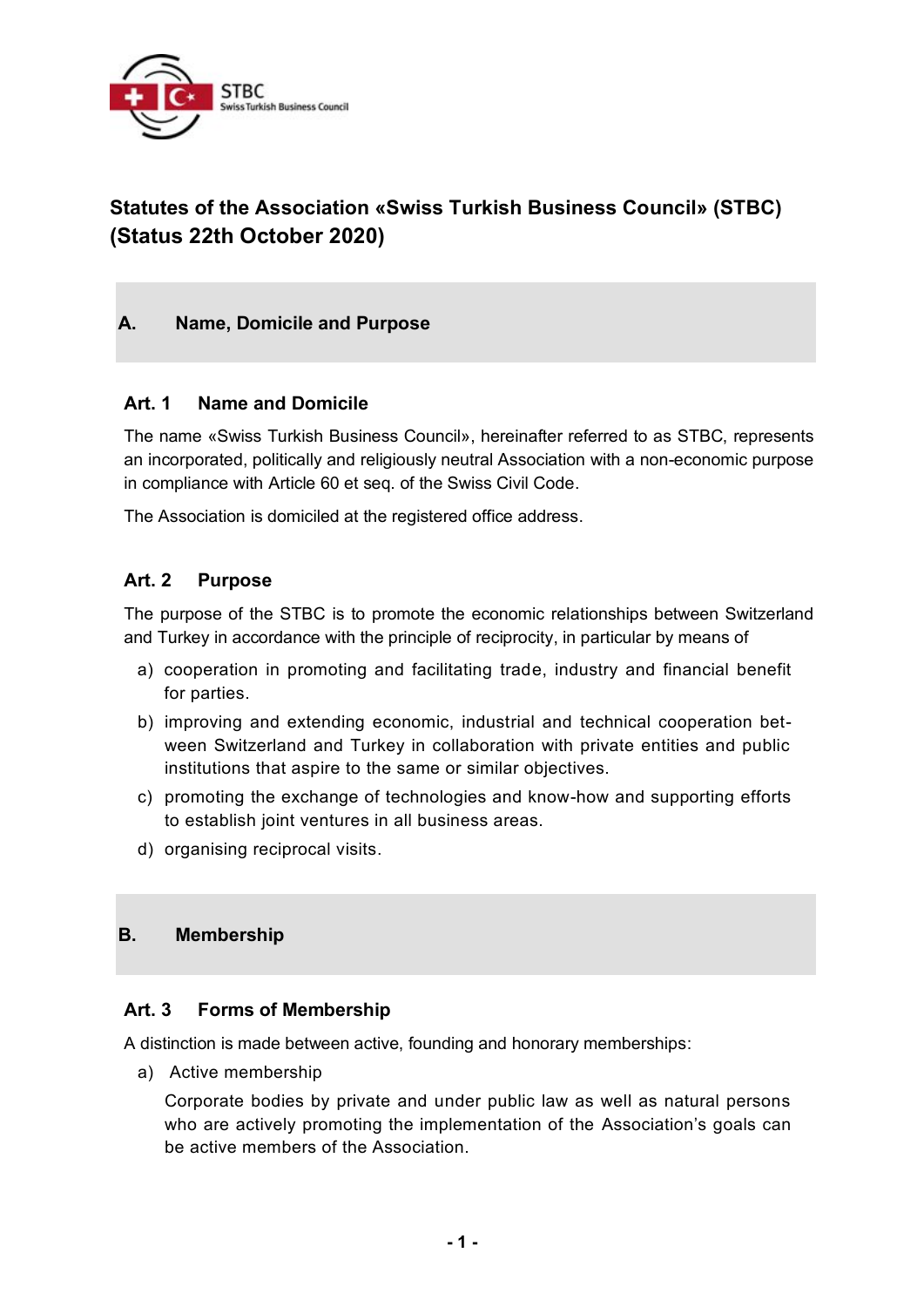

b) Founding Membership

Founding members are natural or corporate bodies who have distinguished themselves through outstanding achievements on the occasion of the founding of the STBC, or during the first year of its existence. A founder member is also an active member.

c) Honorary Membership

Honorary member status will be conferred to those to have provided the STBC with special services. Former members of the presidium can be appointed Honorary Presidents.

The Board decides whether to confer honorary status to a party.

Honorary members shall be exempt from the payment of membership dues.

# **Art. 4 Acquisition and Loss of Membership**

Accession to the Association is effected by deposit of a written application to the Board (email is allowed), the admission decision by the Board and the payment of the membership fee. The Board may deny members acting in its sole discretion.

Membership terminates by the death of a natural person or insolvency of the legal person, by resignation or by expulsion.

Voluntary withdrawals from the Association can take effect only as of the end of a corporate year and are subject to three months notice (notification per e-mail is allowed).

If a member should fail to observe his/her duties under Art. 5 or if his/her membership fees are outstanding, he/she may be expelled from the Association by resolution of the Board. The Board makes the final decision. There is no possibility to appeal against the expulsion to the general Assembly.

The end of the membership founds no rights against the assets of the Association.

# **Art. 5 Duties of the Members**

The members shall assist the Association in the pursuit of its aims and objectives. They undertake to observe the statutes of the Association and to comply with the resolutions passed by its governing bodies.

References to STBC membership for promotional purposes, in particular on stationary, business cards, websites or in advertisements, shall be permitted only with the prior written consent of the Board.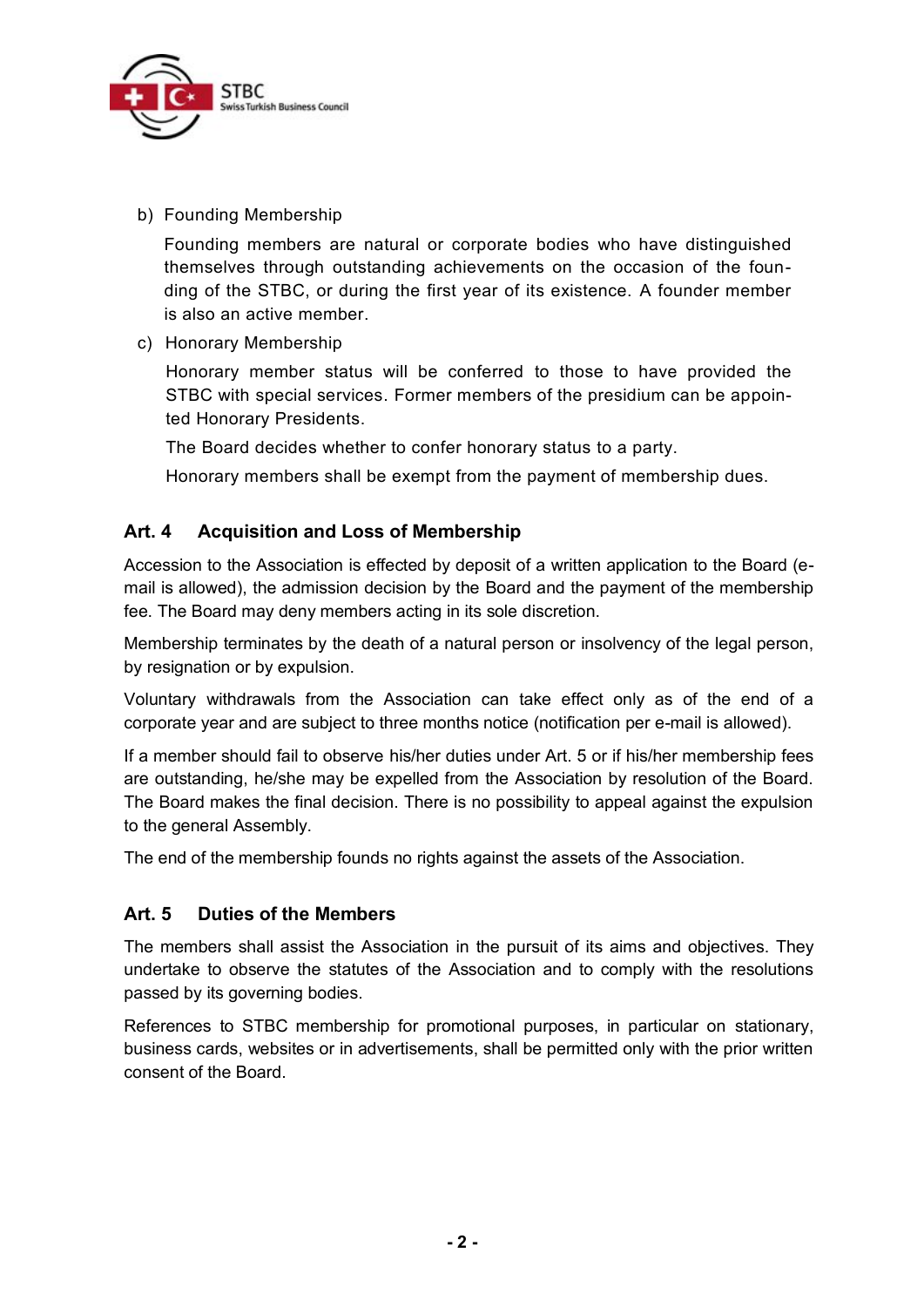

### **Art. 6 Membership Fees and Donations**

The Association is financed through membership fees and donations.

a) Membership Fees

The annual membership dues shall be fixed by the general assembly. The general meeting may fix different membership dues for different categories of members.

In case a corporate body person / organisation wish to add more than one member, the second and every further member pay the lowest membership fee for legal persons / organisations.

All membership fees are payable in full even if the entry or withdrawing takes place during the accounting year.

b) Donations

The Association can receive donations of any kind such as donations, legacies and so on from members and non-members.

Natural persons and corporate bodies who support the Association financially, are listed as donors and benefactors. They can become a member in accordance with Art. 4 section 1 if their donation exceeds the membership fee.

c) Repayment claim

There is no right to reclaim payment of duly paid membership fees and donations.

#### **Art. 7 Liability**

The Association's financial obligations can be satisfied only from its assets. The members shall not be personally liable for the obligations of the Association and shall not be accountable for funding obligations of the Association.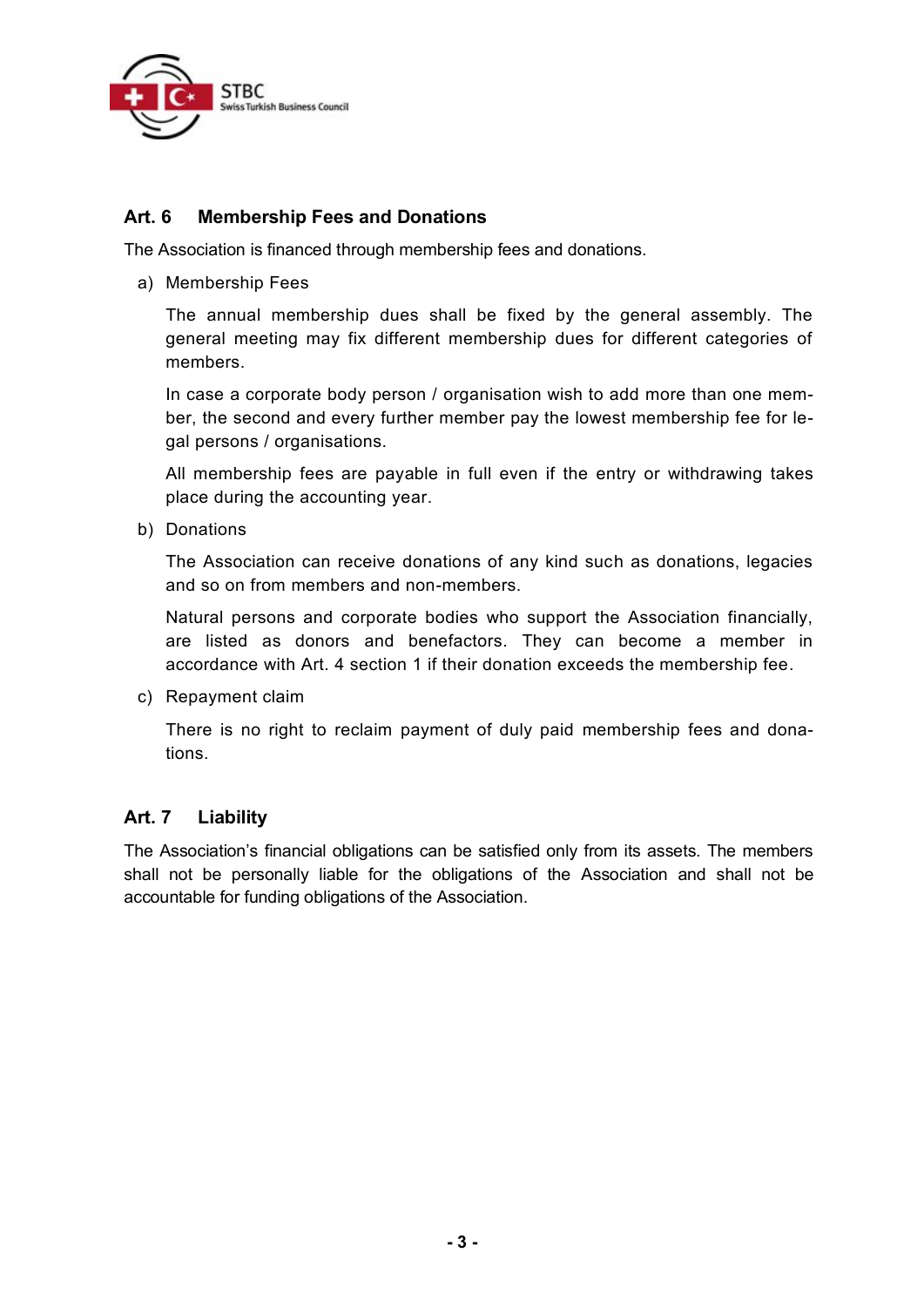

# **C. Corporate Bodies**

### **Art. 8 Corporate bodies of the Association**

The corporate bodies of the Association are:

- a) the General Assembly
- b) the Board
- c) the Office
- d)  $...^1$

#### *a) General Assembly*

#### **Art. 9 Principle**

The General Assembly is the supreme corporate body of the Association. The active and the honorary members are entitled to vote.

At each General Assembly, the vote counters and the actuary, who administers the protocol, are to be chosen from this first.

#### **Art. 10 Ordinary General Assembly**

The ordinary General Assembly shall in general be held within the first six months of the year. The invitation to the meeting is made in writing by the Board, stating the items on the agenda. The invitation may be transmitted by e-mail.

The Board shall provide notice of meeting not later than 21 days prior to the day of the General Assembly. Proposals for the agenda are to be submitted to the Presidency at least 30 days prior to the day of the General Assembly.

# **Art. 11 Extraordinary General Assembly**

An extraordinary General Assembly may be called by the Board or by a requisition of not less than one fifth of the members. The requisition of the members shall contain the items to be treated at the extraordinary General Assembly and has to be sent to the Board. The Board shall arrange the assembly within a two (2) month prior notice period.

<sup>1</sup> Repealed; amendment of 22.10.2020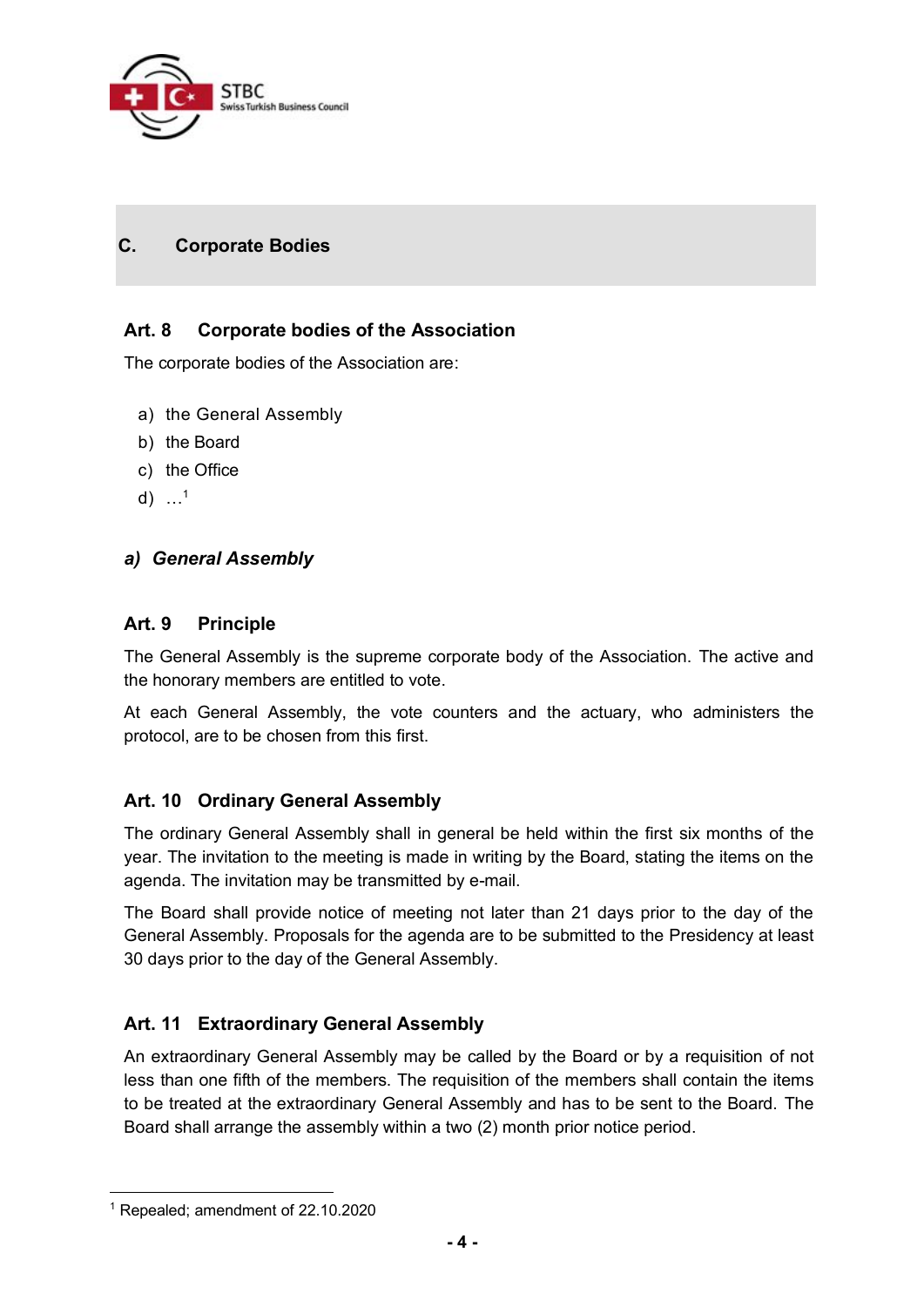

Aside from Art. 11 above, the same rules for the invitation formalities apply as described in the ordinary procedures of General Assembly.

# **Art. 12 Responsibilities and Competencies**

The General Assembly shall have the following responsibilities and powers:

- a) to amend the statutes of the Association
- b) to approve the budget, the annual report and the annual account as well as to decide on the allocation of the annual financial results
- c) to discharge the Board and the Office
- d) to set and alter membership dues as required
- e) to pass resolutions on proposals submitted to it by the Board or the Presidency<sup>2</sup>
- f) to elect and dismiss the Board and the Presidency<sup>3</sup>
- g) to pass resolutions on matters which are by law or by the statutes of the Association reserved to the General Assembly or validly submitted to it by the Board including but not limited to proposals submitted by the members
- h) to pass resolutions on the dissolution of the Association

# **Art. 13 Resolutions, Voting Rights and Majority**

a) Resolutions

Any General Assembly duly convened shall be validly constituted for the purpose of passing resolutions. Resolutions may be passed only in respect of matters appearing on the agenda.

b) Voting Rights

Each member shall have one vote. Corporate bodies and organisations shall exercise their voting rights through an authorised representative. A corporate body or organisation is permitted to have several members.

A member may appoint in writing another member as his proxy. No member may hold more than one proxy.

c) Majority

Elections and resolutions shall be passed by a simple majority of members entitled to vote who are present in person or by proxy, and except where the statutes of the Association call for a qualified majority. Abstentions are not considered votes cast.

The members of the Presidency and the members of the Board participate in voting. In the event of a tie, the chairperson of the General Assembly decides.

<sup>2</sup> Amendment of 22.10.2020

<sup>3</sup> Amendment of 22.10.2020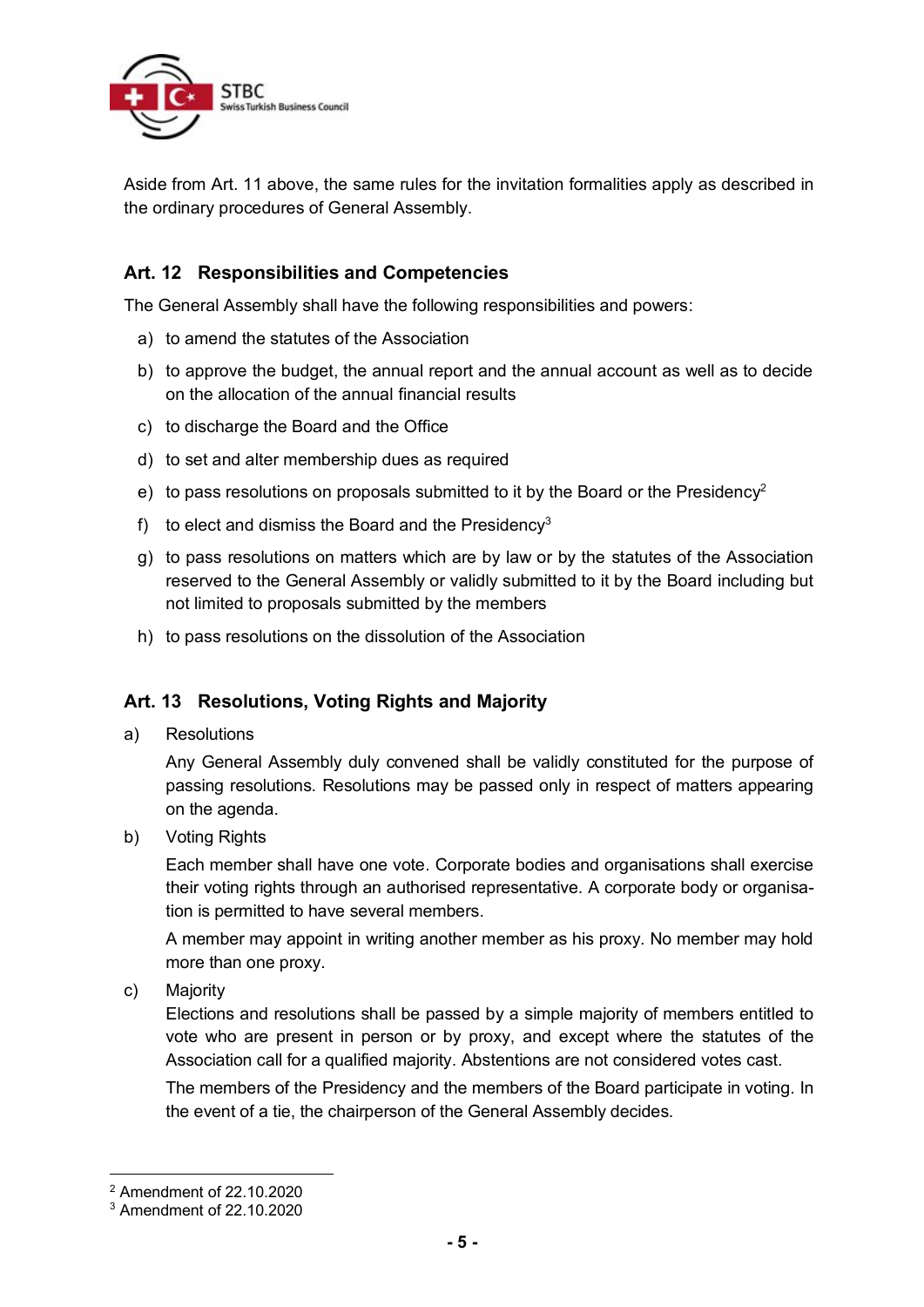

e) Voting shall be conducted in general by open ballot or, if the General Assembly so resolves, based on a request by a member or by the Board, by a different type of resolution.

# **Art. 14 Chair of the General Assembly**

The General Assembly will be chaired in principle by the President or another member of the Presidency, or in justified exceptional cases by another member of the Board.

# *b) Board*

#### **Art. 15 Principle**

The members of the Board act in a voluntary capacity. Incurred expenses shall be reserved

A modest remuneration can be disbursed to members of the Board when responsibilities are assumed that exceed the ordinary Board activities.

#### **Art. 16 Composition**

The Board shall consist of not more than 11 members, including the members of the Presidency. It consists of certain particular representatives of the members of the Association.

The composition shall reflect the structure and interests of the members.

# **Art. 17 Election, Term of Office, Dismissal und Resignation**

The Board shall be elected by the General Assembly every three years. The term of office ceases with the closure of the General Assembly in the year at which the three-year term of office is completed. A re-election is possible.

The President and the other members of the Presidency shall be elected individually for a three-year term of office. The election takes place simultaneously with the election of the Board. A re-election is possible.

By resolution of the General Assembly, a member of the Board, the President or a member of the Presidency may be dismissed at any time prior the expiry of a term of office. The request for such a dismissal is to be registered on the agenda prior to the General Assembly.<sup>4</sup>

<sup>4</sup> Amendment of 22.10.2020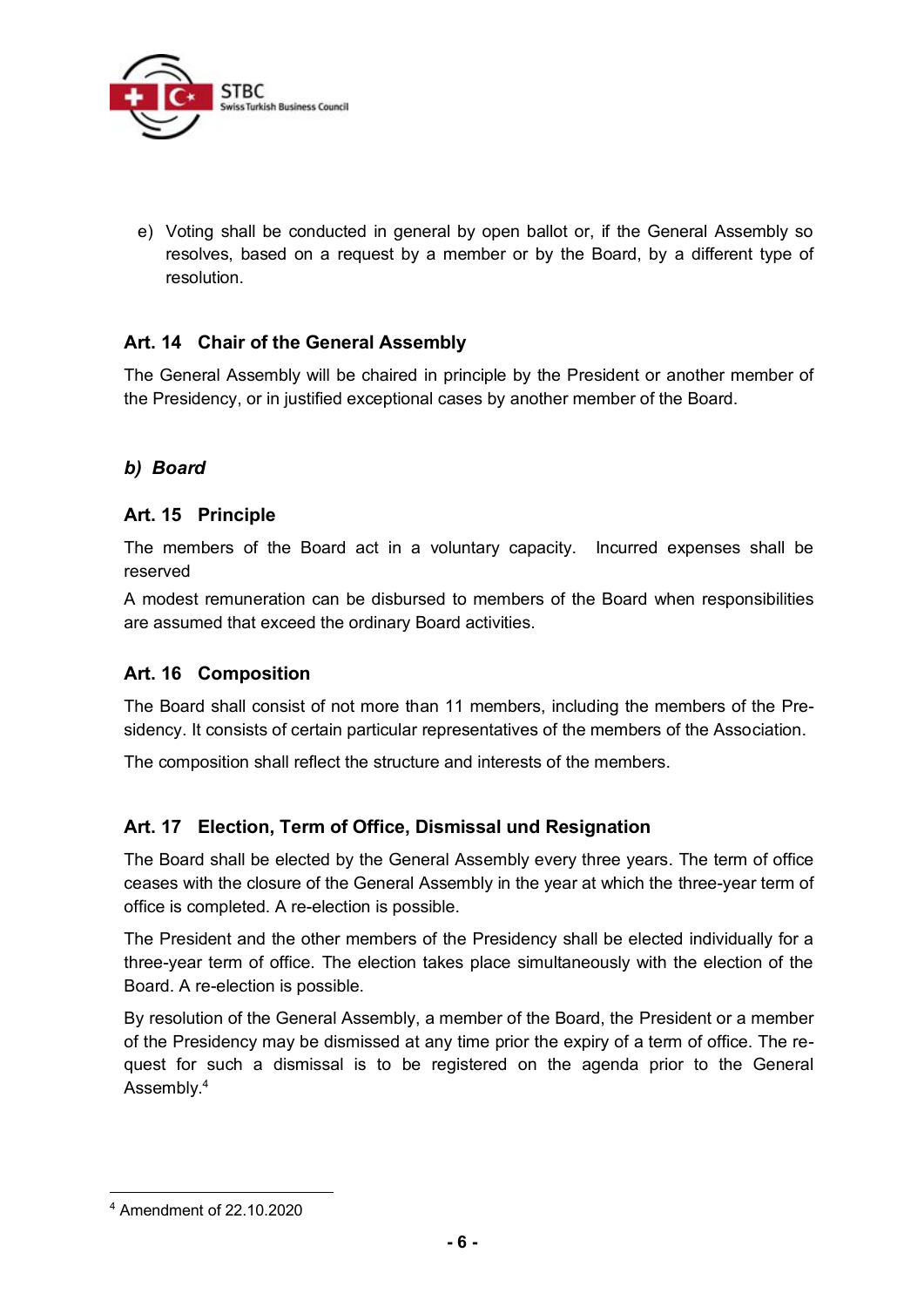

A member of the Board may withdraw during the term of office from the Board provided that a reasonable and valid reason can be provided and further the withdrawal must not adversely affect the Association during a critical period concerning Association matters. If a member of the Board should resign during the term of office, the Board may co-opt a replacement subject to the ratification of his appointment at the next following General Assembly.

#### **Art. 18 Board Meetings**

The Board convenes at meetings whereby necessary matters for the management of the Association occur. Each member of the Board has right to convene.

The General Assembly will be chaired in principle by the President or another member of the Presidency, in certain exceptional circumstances may be chaired by another member of the Board.

The board meetings are recorded.

#### **Art. 19 Responsibilities and Competencies**

The Board shall have the following responsibilities and competencies:

- a) Oversight of the day-to-day business and representing external matters of the Association.
- b) Leading the Association in accordance with the legal and statutory provisions and taking all necessary measures with a view to smooth functioning of the Association.
- c) Deciding on the admission and the expulsion of members of the Association as the awarding of honorary memberships.
- d) Deciding on the appointment and dismissal of the Managing Director of the Office.
- e) Determining the persons additionally to the President respectively the members of the Presidency - who then conduct the legally binding signatures for and on behalf of the Association.
- f) May include concluding contracts with professional providers or non-profit organisations relating to services and the production of materials that are necessary to fulfil the Association's purpose.
- g) May include forming committees for special tasks and utilising judgement to transfer to them to the necessary competent entities or persons to fulfil their tasks.
- h) May include delegating the operational management to the Managing Director of the Office.
- i) Inviting to the General Assembly and undertaking to submit a yearly annual report, financial statements and budget proposals.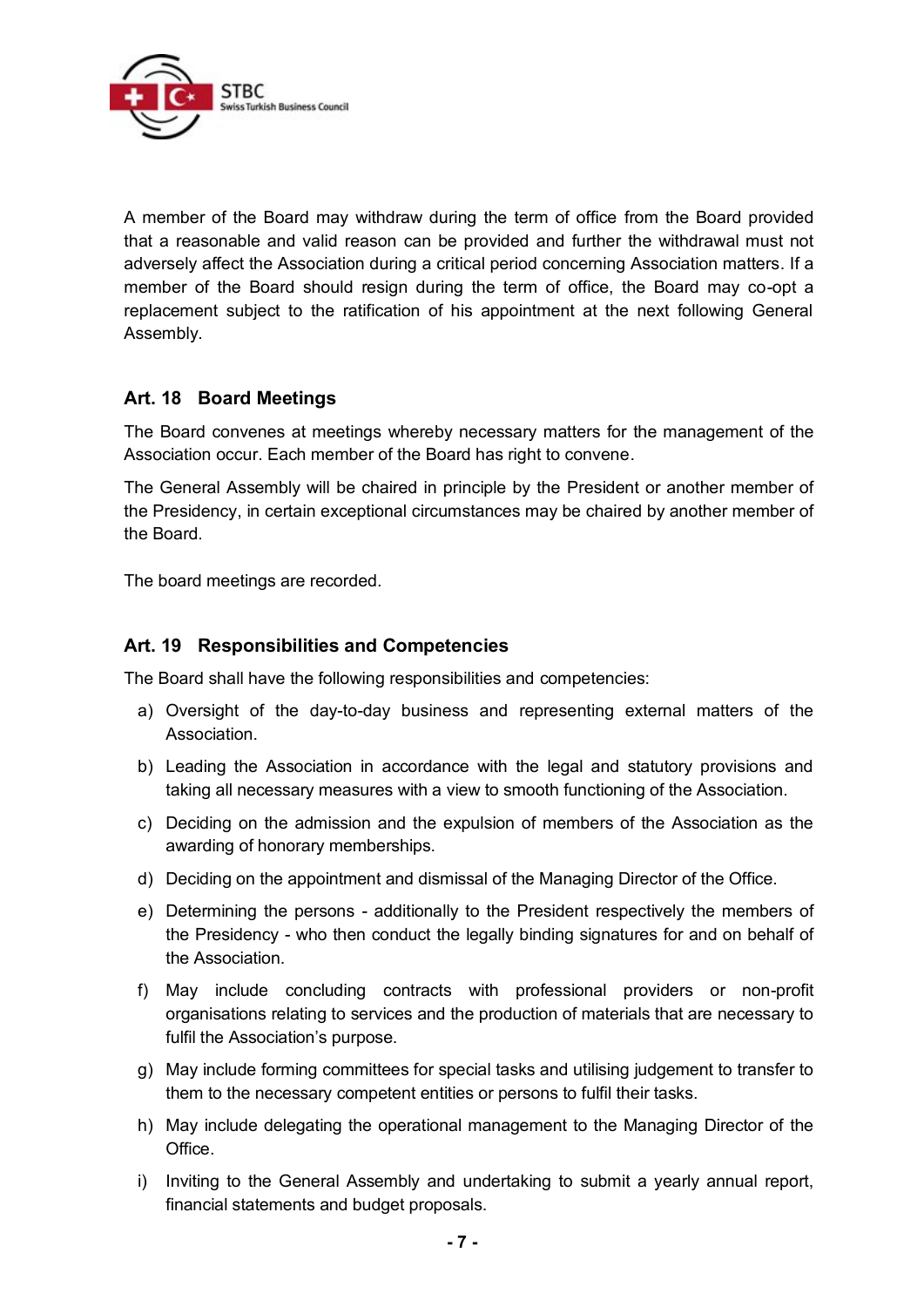

# **Art. 20 Resolutions, Voting Rights and Majority**

The quorum is established when half of all members are present. Each member of the Board shall be entitled to have the same voting rights.

Resolutions of the Board shall be passed by a simple majority. In the event of a tie, the chairperson shall hold the deciding vote.

Resolutions may also be passed by circular letter or by using modern means of communications (telephone, e-mail etc.), provided that no board member is opposed.

# *c) Office*

# **Art. 21 Tasks**

The Office manages and administers the operation of the Association and further supports the Board in the conduct of its statuary business.

It directs and coordinates all activities in keeping with the Association's purpose.

The Office can accept further tasks delegated to it by the Board.

# **Art. 22 Accountability**

The Managing Director of the Office shall subordinate to the Board and shall report directly to the Board.

*d) …. 5*

**Art. 23 …. 6**

**Art. 24 …. 7**

<sup>5</sup> Repealed; amendment of 22.10.2020

<sup>6</sup> Repealed; amendment of 22.10.2020

<sup>7</sup> Repealed; amendment of 22.10.2020